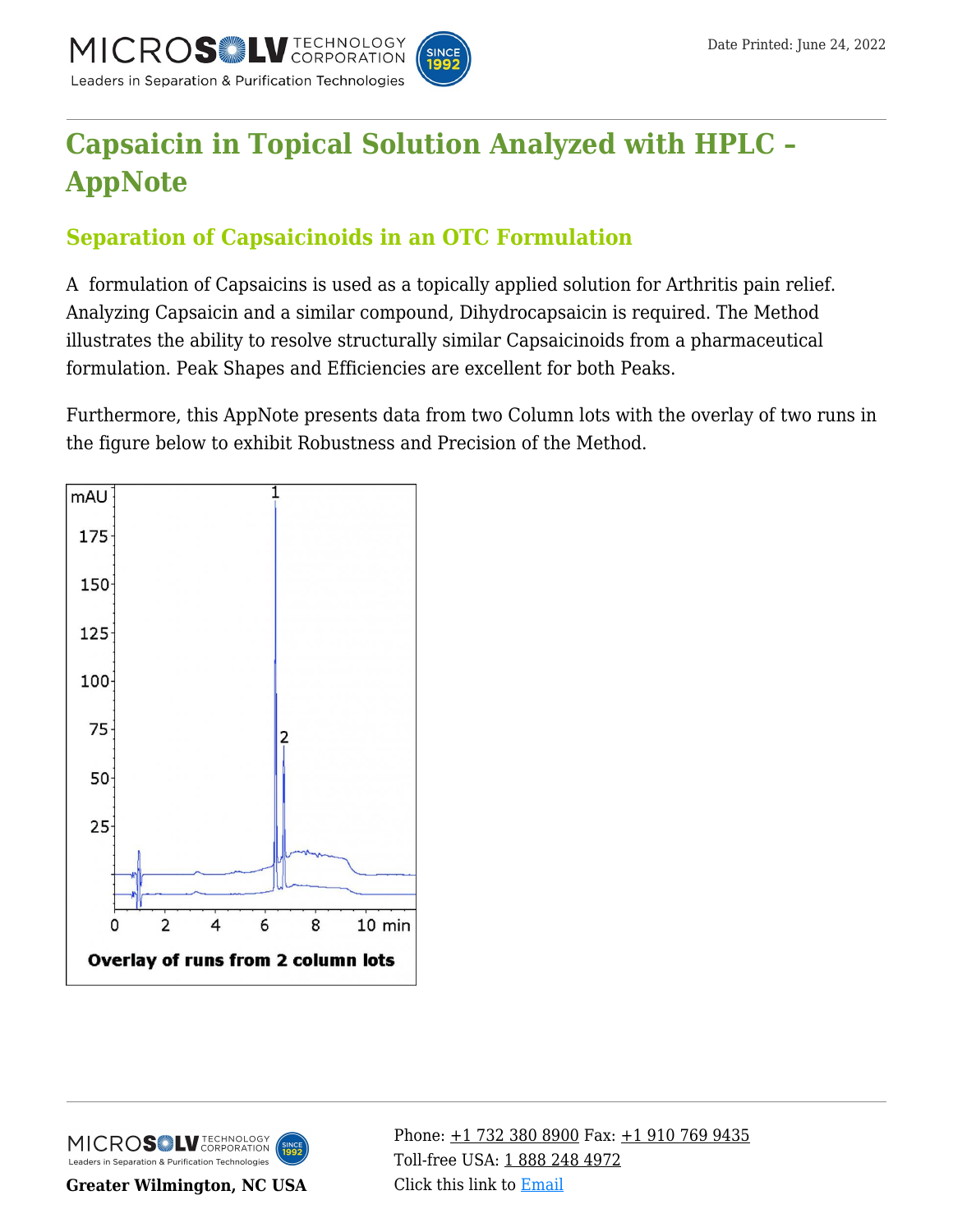





#### **Peaks:**

1. Capsaicin

#### 2. Dihydrocapsaicin

## **Method Conditions**

**Column**: Cogent Bidentate C18™, 4μm, 100Å

**Catalog No.**: 40018-75P

**Dimensions**: 4.6 x 75mm

### **Mobile Phase**:

A: DI Water with  $0.1\%$  Formic Acid (v/v)

B: Acetonitrile with  $0.1\%$  Formic Acid (v/v)

## **Gradient**:

| Time<br>(minutes) | %B |
|-------------------|----|
| 0                 | 20 |
| 1                 | 20 |
| 3                 | 80 |
| 8                 | 80 |
| 9                 | 20 |

**Post Time**: 3 minutes



**Greater Wilmington, NC USA**

Phone: [+1 732 380 8900](#page--1-0) Fax: [+1 910 769 9435](#page--1-0) Toll-free USA: [1 888 248 4972](#page--1-0) Click this link to [Email](https://www.mtc-usa.com/contact)